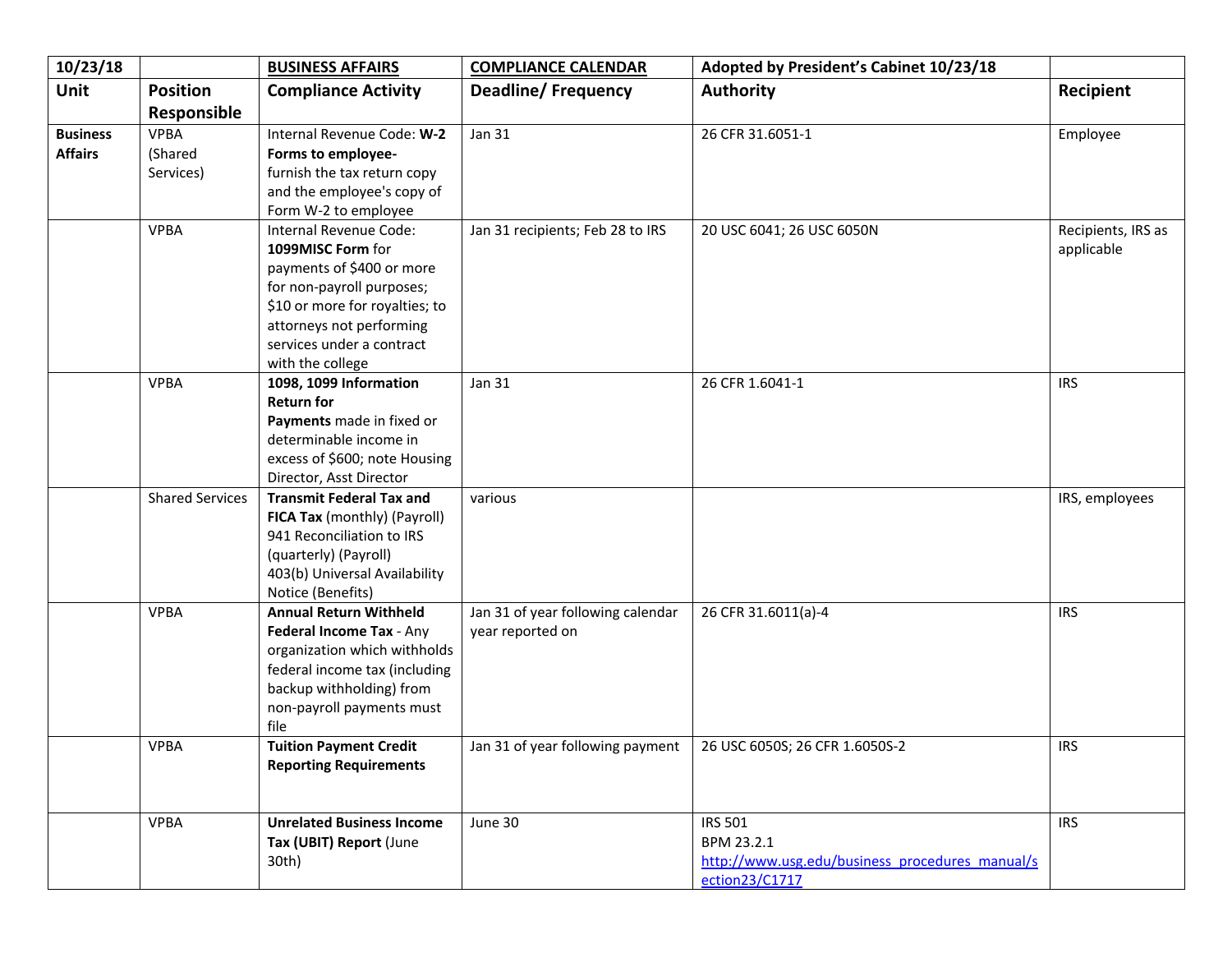| Unit                       | <b>Position</b>       | <b>Compliance Activity</b>                                                                                                                                                                                                                                                                                                                                                                                                                                                                                                                                                                                                                                             | <b>Deadline/Frequency</b>                                                                                                                                                                                                                                                                                                                                                                                                                                                                                                                                          | <b>Authority</b>                                                                                                                                      | Recipient                                  |
|----------------------------|-----------------------|------------------------------------------------------------------------------------------------------------------------------------------------------------------------------------------------------------------------------------------------------------------------------------------------------------------------------------------------------------------------------------------------------------------------------------------------------------------------------------------------------------------------------------------------------------------------------------------------------------------------------------------------------------------------|--------------------------------------------------------------------------------------------------------------------------------------------------------------------------------------------------------------------------------------------------------------------------------------------------------------------------------------------------------------------------------------------------------------------------------------------------------------------------------------------------------------------------------------------------------------------|-------------------------------------------------------------------------------------------------------------------------------------------------------|--------------------------------------------|
|                            | Responsible           |                                                                                                                                                                                                                                                                                                                                                                                                                                                                                                                                                                                                                                                                        |                                                                                                                                                                                                                                                                                                                                                                                                                                                                                                                                                                    |                                                                                                                                                       |                                            |
|                            |                       | <b>Environmental and</b><br><b>Occupational Safety Report</b>                                                                                                                                                                                                                                                                                                                                                                                                                                                                                                                                                                                                          | As requested (was annually)                                                                                                                                                                                                                                                                                                                                                                                                                                                                                                                                        | BOR 9.11.4<br>https://www.usg.edu/policymanual/section9/C553/#<br>p9.11.4 environmental and occupational safety<br>revised 5/15/18 -new policy number | <b>USG VC Facilities</b><br>-shares w/ BOR |
| <b>Business</b><br>Affairs | Plant<br>Operations   | <b>Hazardous Materials</b><br>Transportation Act of 1994 -<br>Each person who transports<br>or causes to be transported<br>hazardous material shall file<br>annually a complete and<br>accurate registration<br>statement on DOT Form F<br>5800.2 not later than June<br>30th for each registration<br>year. Registration year<br>begins on July 1st - June 30 <sup>th</sup> .                                                                                                                                                                                                                                                                                         | June 30                                                                                                                                                                                                                                                                                                                                                                                                                                                                                                                                                            | 49 USC 5108; 49 CFR 107.608                                                                                                                           | U.S. Department<br>of Transportation       |
|                            |                       |                                                                                                                                                                                                                                                                                                                                                                                                                                                                                                                                                                                                                                                                        |                                                                                                                                                                                                                                                                                                                                                                                                                                                                                                                                                                    |                                                                                                                                                       |                                            |
|                            | Auxiliary<br>Services | <b>Higher Education</b><br>Opportunity Act of 2008 and<br><b>ISBN Textbook Provision</b><br>College shall disclose the<br><b>International Standards Book</b><br>Number (ISBN) and retail<br>price for required and<br>recommended textbooks<br>and supplemental materials<br>for each course listed on the<br>schedule (posted on the web<br>or print course schedule). If<br>no ISBN is available, the<br>institution may provide the<br>textbook's author, title,<br>publisher, and copyright date<br>or *to be determined* can<br>be noted. Written course<br>schedules should indicate<br>where on the university web<br>page this information will be<br>posted. | Ongoing<br>HEOA encourages schools to<br>disseminate information<br>regarding book rentals, used<br>textbooks, buy back programs,<br>and alternative delivery programs<br>or other cost saving strategies.<br>Schools shall make available to<br>the college bookstore, upon<br>request, the most accurate<br>information regarding the course<br>schedule for the next academic<br>period and for each course<br>offered, the information<br>described above, the number of<br>students enrolled in such course,<br>and the maximum enrollment for<br>each class. | P.L. 110-315; 20 USC 1015b                                                                                                                            | Students /<br>Bookstore<br>personnel       |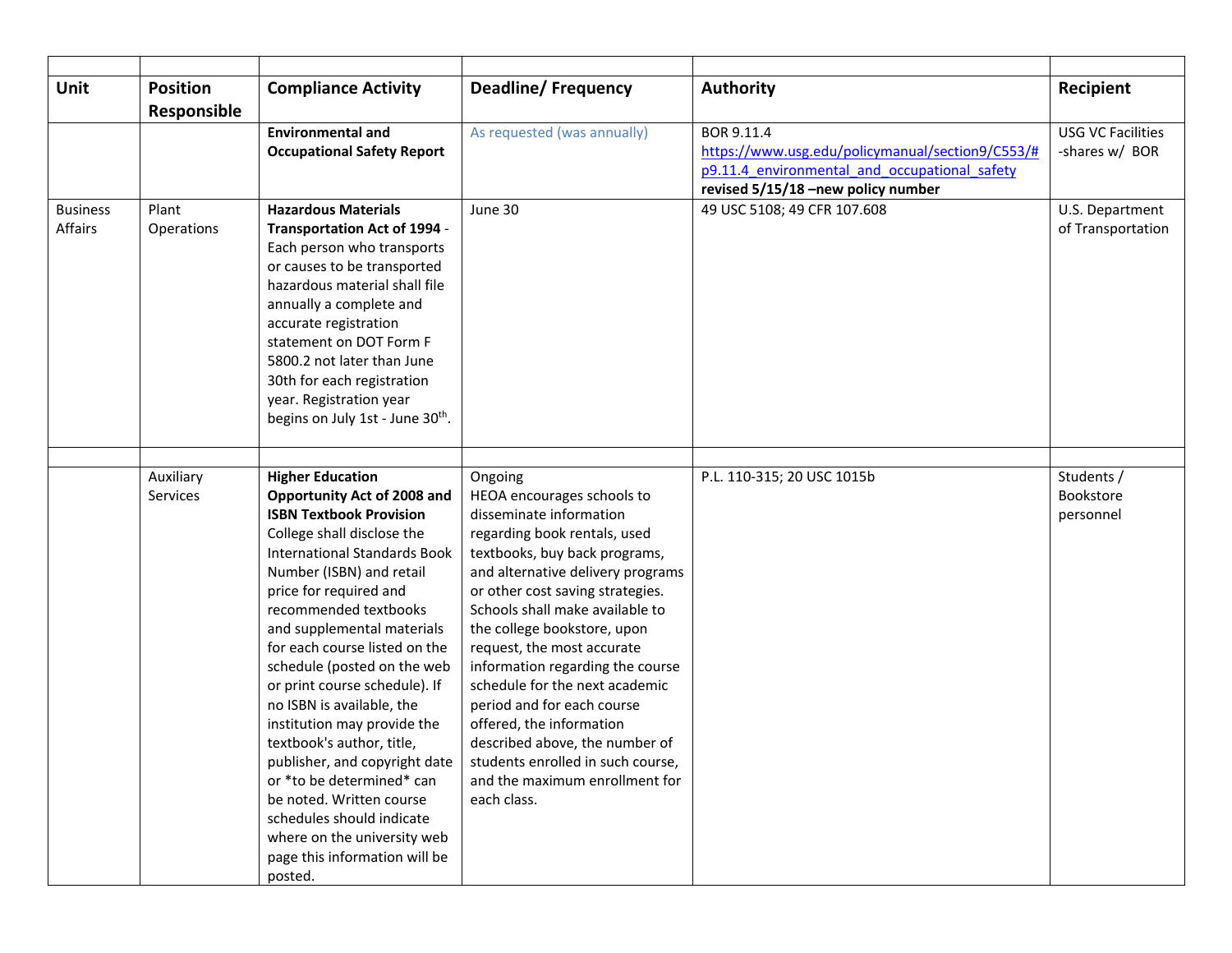| <b>Unit</b> | <b>Position</b>             | <b>Compliance Activity</b>                                                                                                                                                                                                                                                                                                                                                                                                                                                                                     | <b>Deadline/Frequency</b>                                                                                                                                                                   | Authority                                                                                                                                                                        | Recipient              |
|-------------|-----------------------------|----------------------------------------------------------------------------------------------------------------------------------------------------------------------------------------------------------------------------------------------------------------------------------------------------------------------------------------------------------------------------------------------------------------------------------------------------------------------------------------------------------------|---------------------------------------------------------------------------------------------------------------------------------------------------------------------------------------------|----------------------------------------------------------------------------------------------------------------------------------------------------------------------------------|------------------------|
|             | Responsible                 |                                                                                                                                                                                                                                                                                                                                                                                                                                                                                                                |                                                                                                                                                                                             |                                                                                                                                                                                  |                        |
|             | External<br><b>Auditors</b> | Filing Form 990<br>Exempt organizations who<br>do not fall under a statutory<br>exception must file an<br>annual return with the<br>Internal Revenue Service.                                                                                                                                                                                                                                                                                                                                                  | Nov 15 The return must be filed<br>on or before the 15th day of the<br>fifth calendar month following<br>the close of the institution's fiscal<br>year.                                     | 26 USC 6033 and 26 CFR 1.6033-2                                                                                                                                                  | <b>IRS</b>             |
|             | <b>VPBA</b>                 | U.S. Tax Code: Withholding<br>exemption certificates<br>The employer is required to<br>request a withholding<br>exemption certificate from<br>each employee, but if the<br>employee fails to furnish<br>such certificate, the<br>employer shall consider that<br>employee a single person<br>claiming no withholding.<br>Before December 1st of each<br>year, every employer should<br>request of each employee a<br>newly completed<br>withholding exemption<br>certificate for the ensuing<br>calendar year. | Dec 1                                                                                                                                                                                       | US Tax Code 26 CFR 31.3402(f)(2)-1(c)(3)                                                                                                                                         | Request to<br>employee |
|             |                             | Internal Revenue Code:<br><b>Tuition Payment Credit</b><br><b>Reporting Requirements -</b><br>FORM 1098-T Information<br>return filed by institution for<br>tuition received                                                                                                                                                                                                                                                                                                                                   | Dec 1<br>Info is used to determine tax<br>credit eligibility for HOPE<br>Scholarship or Lifetime Learning<br>Credit or other tax benefits for<br>the student's higher education<br>expenses | 26 CFR 1.6050S-3 and 26 CFR 301.6109<br>If the institution does not have a record of the<br>individual's correct TIN, then it must solicit the TIN on<br>or before December 1st. | Students, IRS          |
|             |                             | <b>E-Verify for Vendors -</b><br>contractors and<br>subcontractors must verify<br>employment using the<br>eVerify system                                                                                                                                                                                                                                                                                                                                                                                       | Ongoing                                                                                                                                                                                     | 48 CFR § 22.1802; 48<br>CFR 52.222-54; 73 Fed.<br>Reg. 67651, (Nov. 14,<br>2008); DOAS                                                                                           |                        |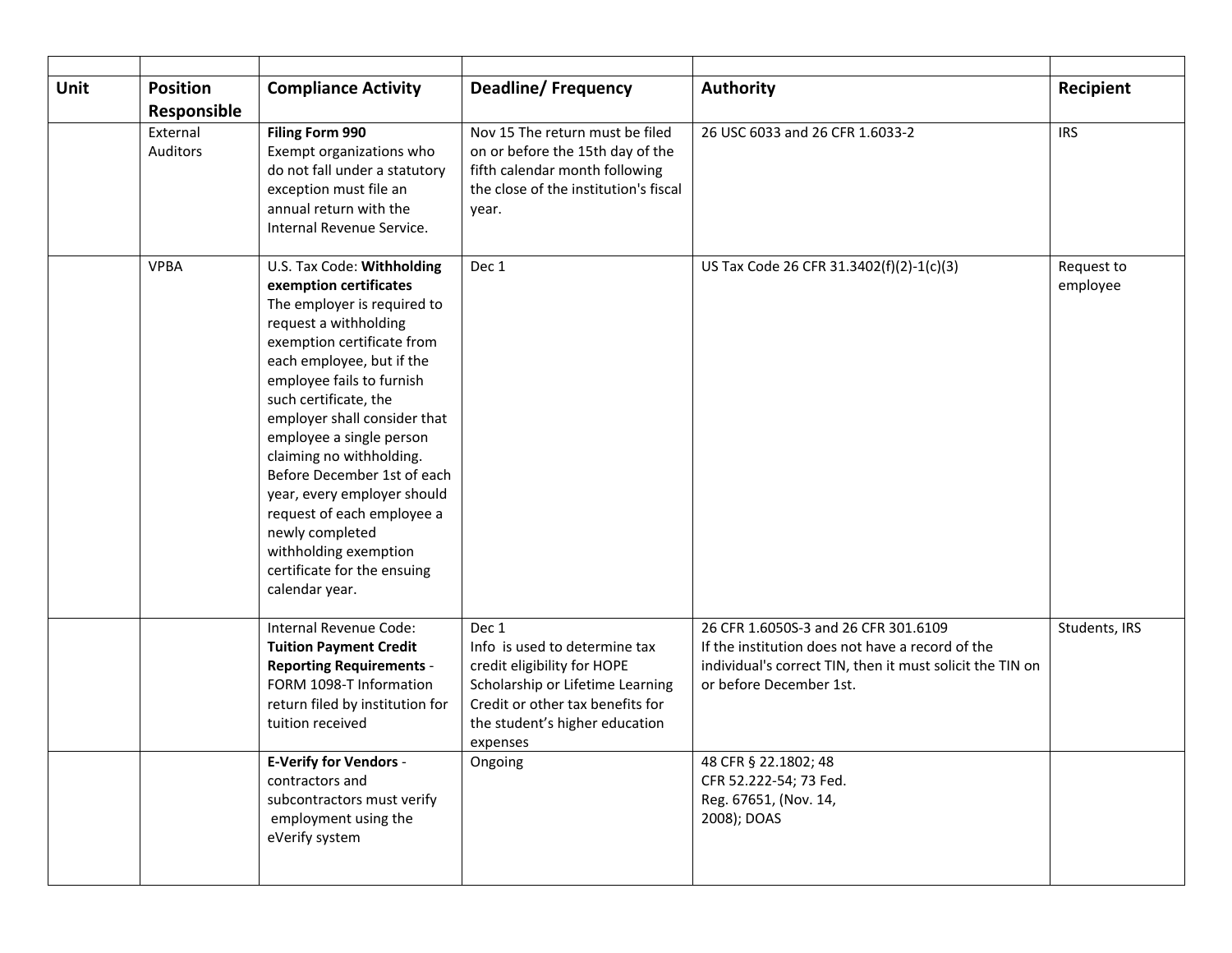| <b>Unit</b> | <b>Position</b> | <b>Compliance Activity</b>                               | <b>Deadline/Frequency</b>        | <b>Authority</b>                                          | Recipient               |
|-------------|-----------------|----------------------------------------------------------|----------------------------------|-----------------------------------------------------------|-------------------------|
|             | Responsible     |                                                          |                                  |                                                           |                         |
|             |                 | <b>Toxic Substances Control Act</b>                      | Prepare by July 1 for previous   | 15 USCS § 2607; 40 CFR 761.180                            | <b>EPA Regional</b>     |
|             |                 | A written annual document                                | calendar year; submit by July 15 |                                                           | Administrator           |
|             |                 | log of the disposition of PCBs                           |                                  |                                                           |                         |
|             |                 | and PCB items must be                                    |                                  |                                                           |                         |
|             |                 | prepared for by each facility                            |                                  |                                                           |                         |
|             |                 | by July 1st, covering the                                |                                  |                                                           |                         |
|             |                 | previous calendar year The                               |                                  |                                                           |                         |
|             |                 | written annual report, which                             |                                  |                                                           |                         |
|             |                 | summarizes the records and                               |                                  |                                                           |                         |
|             |                 | annual document log shall be                             |                                  |                                                           |                         |
|             |                 | submitted by July 15th<br><b>Tuition Agreements with</b> | As requested (was annually)      | BOR 7.3.1.5                                               | Chancellor/BOR          |
|             |                 | <b>Corporations, Organizations</b>                       |                                  | http://www.usg.edu/policymanual/section7/C453/#p          |                         |
|             |                 | or Other Legal Entities -                                |                                  | 7.3.1 tuition                                             |                         |
|             |                 | course delivery, location                                |                                  | revised 2/15/18                                           |                         |
|             |                 | <b>Elective Fees and Special</b>                         | Annual approval                  | BOR 7.3.2.2                                               | <b>USG Chief Fiscal</b> |
|             |                 | <b>Charges - Housing fees</b>                            |                                  | https://www.usg.edu/policymanual/section7/C453/#          | <b>Officer</b>          |
|             |                 |                                                          |                                  | p7.3.2 student fees and special charges                   |                         |
|             |                 |                                                          |                                  | revised 2/15/18                                           |                         |
|             |                 | <b>Elective Fees and Special</b>                         | Annual approval                  | BOR 7.3.2.2                                               | <b>USG Chief Fiscal</b> |
|             |                 | <b>Charges - Food Service fees</b>                       |                                  | http://www.usg.edu/policymanual/section7/C453/#p          | <b>Officer</b>          |
|             |                 | - comparison with peer                                   |                                  | 7.3.2 student fees and special charges                    |                         |
|             |                 | institutions                                             |                                  | revised 2/15/18                                           |                         |
|             |                 | <b>Elective Fees and Special</b>                         | Prior to implementation          | BOR 7.3.2.2                                               | Chancellor              |
|             |                 | <b>Charges - Other - report the</b>                      |                                  | http://www.usg.edu/policymanual/section7/C453/#p          |                         |
|             |                 | establishment and<br>adjustment of fees                  |                                  | 7.3.2 student fees and special charges<br>revised 2/15/18 |                         |
|             |                 | <b>Proposed Institutional</b>                            | Annually                         | <b>BPM 8.5</b>                                            | Chancellor/BOR          |
|             |                 | <b>Budget submission</b>                                 |                                  | http://www.usg.edu/business procedures manual/s           |                         |
|             |                 |                                                          |                                  | ection8/C1357                                             |                         |
|             |                 |                                                          |                                  | BPM 7.2.3                                                 |                         |
|             |                 |                                                          |                                  | http://www.usg.edu/policymanual/section7/C447/#p          |                         |
|             |                 |                                                          |                                  | 7.2.3 operating budgets revised 2/13/18                   |                         |
|             |                 | <b>Budget Amendment</b> – see                            | Quarterly                        | BPM 8.6.5,                                                | Chancellor/BOR          |
|             |                 | BPM for when BOR approval                                |                                  | http://www.usg.edu/business_procedures_manual/s           | for specific            |
|             |                 | required; quarterly report                               |                                  | ection8/C1363/#p8.6.5 budget amendment submis             | amendments;             |
|             |                 | required to USG Chief Fiscal                             |                                  | sion                                                      | USG Chief FA for        |
|             |                 | Affairs                                                  |                                  | <b>BOR 7.2.4</b>                                          | quarterly reports       |
|             |                 |                                                          |                                  | http://www.usg.edu/policymanual/section7/C447/#p          |                         |
|             |                 |                                                          |                                  | 7.2.4 budget amendments                                   |                         |
|             |                 |                                                          |                                  |                                                           |                         |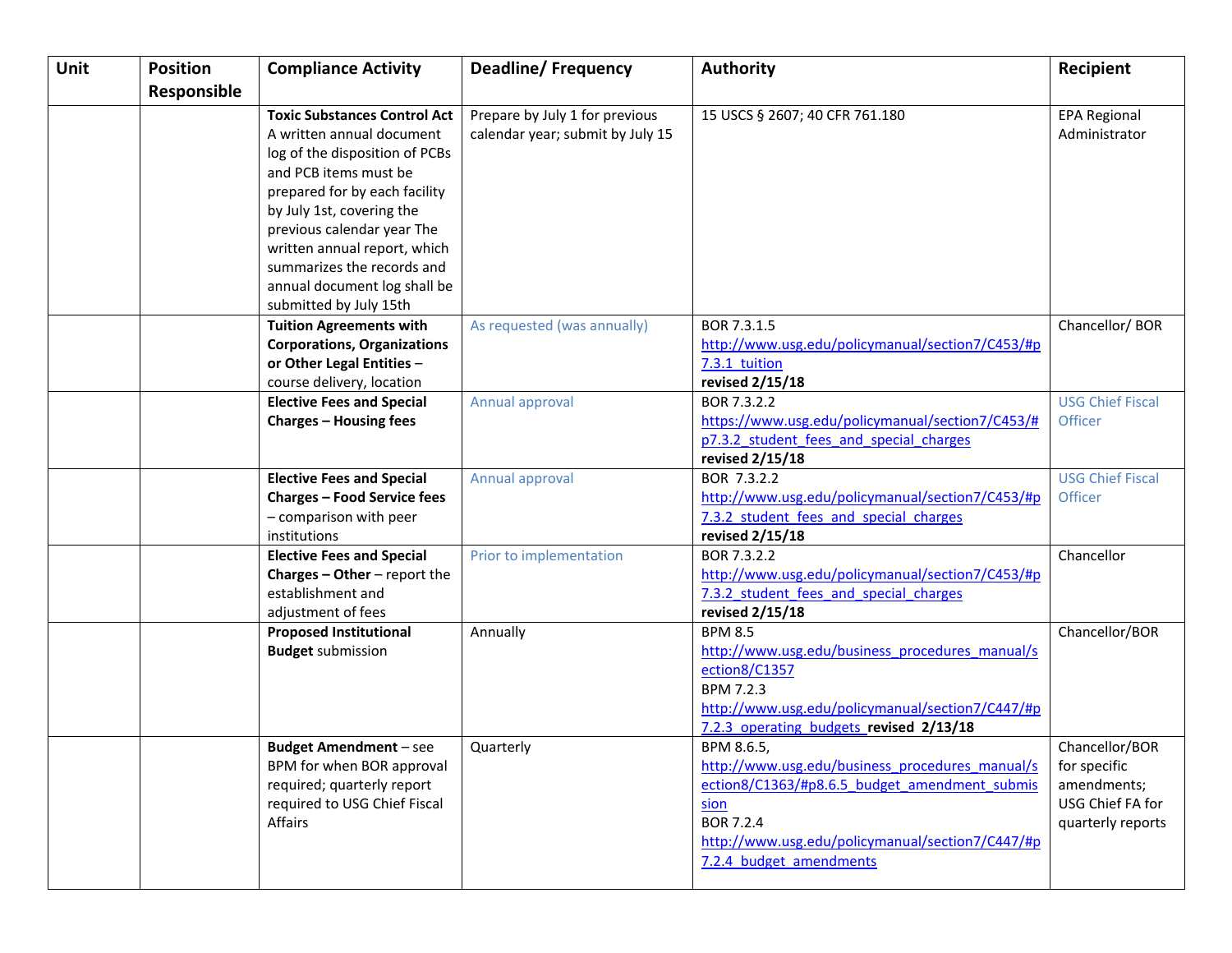| <b>Unit</b> | <b>Position</b><br>Responsible                        | <b>Compliance Activity</b>                                                       | <b>Deadline/Frequency</b>                                                        | <b>Authority</b>                                                                                                                                                                                                                                                                                            | Recipient                                                                     |
|-------------|-------------------------------------------------------|----------------------------------------------------------------------------------|----------------------------------------------------------------------------------|-------------------------------------------------------------------------------------------------------------------------------------------------------------------------------------------------------------------------------------------------------------------------------------------------------------|-------------------------------------------------------------------------------|
|             |                                                       | <b>Financial Position Reports</b><br><b>Year End Reports</b>                     | 10 <sup>th</sup> of month, Quarterly, year<br>end                                | <b>BPM 13.7</b><br>http://www.usg.edu/business procedures manual/s<br>ection13/C1470                                                                                                                                                                                                                        | Chancellor/BOR                                                                |
|             |                                                       | <b>Tuition for Distance</b><br><b>Learning Courses and</b><br><b>Programs</b>    | Approval                                                                         | BOR 7.3.1.4<br>http://www.usg.edu/policymanual/section7/C453/#p<br>7.3.1 tuition                                                                                                                                                                                                                            | <b>USG Chief FA</b>                                                           |
|             |                                                       | <b>Report of Lease as Tenant</b>                                                 | Upon request, revised 5/15/18<br>and renumbered policy                           | BOR 9.10.2<br>https://www.usg.edu/policymanual/section9/C543/#<br>p9.10.2 leasing as tenant<br>https://www.usg.edu/policymanual/section9/C543/#<br>p9.10.3 reporting of leases as tenant<br>BPM 20.4.1<br>http://www.usg.edu/business procedures manual/s<br>ection20/C1598/#p20.4.1 report on rented space | USG Chief<br><b>Facilities Officer</b>                                        |
|             |                                                       | <b>Report of Leased Property</b><br>as Landlord (housing, labs)                  | Annually to Chief Facilities Officer<br>Revised 5/15/18 and<br>renumbered policy | BOR 9.9.2<br>https://www.usg.edu/policymanual/section9/C537/#<br>p9.9.2 when to lease as landlord<br>BOR 9.9.3<br>https://www.usg.edu/policymanual/section9/C537/#<br>p9.9.3 lease of rental facilities                                                                                                     | USG Chief<br>Facilities Officer; If<br>housing/labs<br>Chancellor<br>approves |
|             | <b>Periodic</b><br><b>Financial</b><br><b>Reports</b> | Data Warehouse Financial<br><b>Information for USG Data by</b><br><b>Numbers</b> | 10 <sup>th</sup> of Month, or as required                                        | BPM 20.2.1<br>http://www.usg.edu/business procedures manual/s<br>ection20/C1581/#p20.2.1 data warehouse financial<br>information                                                                                                                                                                            | <b>Fiscal Affairs</b>                                                         |
|             |                                                       | Gifts Valued Over \$100,000                                                      | Notify as required at time gift<br>received                                      | BPM 20.2.2;<br>http://www.usg.edu/business procedures manual/s<br>ection20/C1581/#p20.2.2 gifts valued over 100000<br><b>BOR 7.4</b><br>http://www.usg.edu/policymanual/section7/C459                                                                                                                       | USG Asst. Dir<br><b>Financial Systems</b>                                     |
|             |                                                       | <b>Small and Minority Vendor</b><br><b>Quarterly Report</b>                      | Quarterly                                                                        | BPM 20.2.4<br>http://www.usg.edu/business procedures manual/s<br>ection20/C1581/#p20.2.4 small and minority vend<br>or quarterly report                                                                                                                                                                     | Facilities/ see<br>website for<br>submission                                  |
|             | Also on<br>Institutional<br>Research<br>Calendar      | <b>IPEDS</b> (data collection)                                                   | As required; collected Spring, Fall                                              | BPM 20.2.3<br>http://www.usg.edu/business procedures manual/s<br>ection20/C1581/#p20.2.3 ipeds integrated postsec<br>ondary education data system reports                                                                                                                                                   | <b>USG Strategic</b><br>Research and<br>Analysis                              |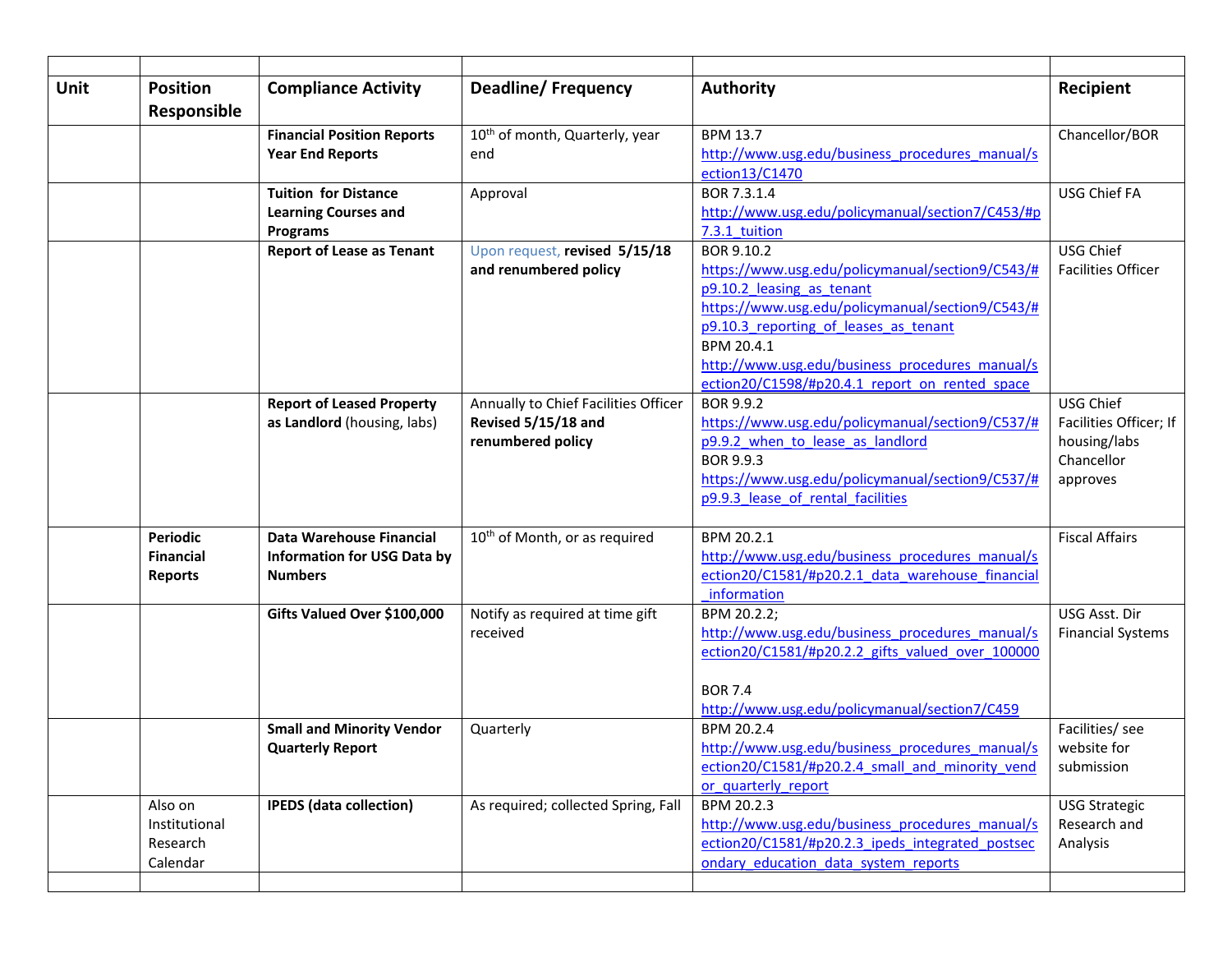| <b>Unit</b> | <b>Position</b>        | <b>Compliance Activity</b>        | <b>Deadline/Frequency</b>        | <b>Authority</b>                                               | Recipient            |
|-------------|------------------------|-----------------------------------|----------------------------------|----------------------------------------------------------------|----------------------|
|             | Responsible            |                                   |                                  |                                                                |                      |
|             |                        | <b>Grants and Contracts with</b>  | Quarterly                        | BPM 20.2.5                                                     | <b>GA Department</b> |
|             |                        | <b>Nonprofits</b>                 |                                  | http://www.usg.edu/business procedures manual/s                | <b>Audits</b>        |
|             |                        |                                   |                                  | ection20/C1581/#p20.2.5 grants and contracts wit               |                      |
|             |                        |                                   |                                  | h nonprofit organization reports                               |                      |
|             | <b>Facilities and</b>  | Housing Leases Report -           | Annually                         | BPM 20.4.2                                                     | <b>VC Facilities</b> |
|             | Environmental          | financial review of privatized    |                                  | http://www.usg.edu/business procedures manual/s                |                      |
|             | <b>Safety Reports</b>  | housing                           |                                  | ection20/C1598/#p20.4.2 housing leases report                  |                      |
|             |                        |                                   |                                  |                                                                |                      |
|             |                        | MRR, Capital and                  | As required; 9/15, 11/15, 1/15,  | BPM 20.4.3                                                     | <b>VC Facilities</b> |
|             |                        | <b>Construction Status Report</b> | $3/15$ , $5/15$ , $7/15$         | http://www.usg.edu/business procedures manual/s                |                      |
|             |                        |                                   |                                  | ection20/C1598/#p20.4.3 mrr capital and construc               |                      |
|             |                        |                                   |                                  | tion projects status report                                    |                      |
|             |                        | Contract Report-                  | Monthly/ 15 <sup>th</sup>        | BPM 20.4.4                                                     | <b>VC Facilities</b> |
|             |                        | <b>Professional Design</b>        |                                  | http://www.usg.edu/business_procedures_manual/section          |                      |
|             |                        |                                   |                                  | 20/C1598/#p20.4.5 actual mmr expenditures report<br>BPM 20.4.5 |                      |
|             |                        | <b>Actual MRR Expenditures</b>    | Annually July 31                 | http://www.usg.edu/business_procedures_manual/section          | <b>VC Facilities</b> |
|             |                        | Report                            |                                  | 20/C1598/#p20.4.5 actual mmr expenditures report               |                      |
|             |                        | Facilities Inventory Report -     | Semi-annually; March, October    | BPM 20.4.6                                                     | <b>VC</b>            |
|             |                        | space classification, usage,      |                                  | http://www.usg.edu/business_procedures_manual/section          | Facilities/          |
|             |                        | condition.                        |                                  | 20/C1598/#p20.4.6 facilities inventory report                  | OIT Banner           |
|             |                        |                                   |                                  |                                                                | vi email             |
|             |                        | <b>RTK Chemical Inventories</b>   | Jan 1/ July 1                    | BPM 20.4.7                                                     | <b>VC</b>            |
|             |                        | Report                            |                                  | http://www.usg.edu/business procedures manual/section          | Facilities/          |
|             |                        |                                   |                                  | 20/C1598/#p20.4.7 rtk chemical inventories report              | <b>EHS</b>           |
|             |                        |                                   |                                  |                                                                |                      |
|             | <b>Payroll Reports</b> | <b>Annual Report Submission</b>   | Quarterly reconciliation; annual | BPM 20.3.8                                                     | GA                   |
|             |                        |                                   |                                  | http://www.usg.edu/business procedures manual/section          | Department           |
|             |                        |                                   |                                  | 20/C1589/#p20.3.8 submission of annual reporting to t          | of Audits            |
|             |                        |                                   |                                  | he department of audits and accounts                           |                      |
|             |                        |                                   |                                  |                                                                |                      |
|             |                        | <b>Annual Reporting to GA</b>     | Annual                           | BPM 20.3.7                                                     | <b>GA DOR</b>        |
|             |                        | <b>Department of Labor</b>        |                                  | http://www.usg.edu/business procedures manual/section          | /electronic          |
|             |                        |                                   |                                  | 20/C1589/#p20.3.7 submission of annual reporting to t          | submission           |
|             |                        |                                   |                                  | he georgia department of labor                                 |                      |
|             |                        |                                   |                                  |                                                                |                      |
|             |                        |                                   |                                  |                                                                |                      |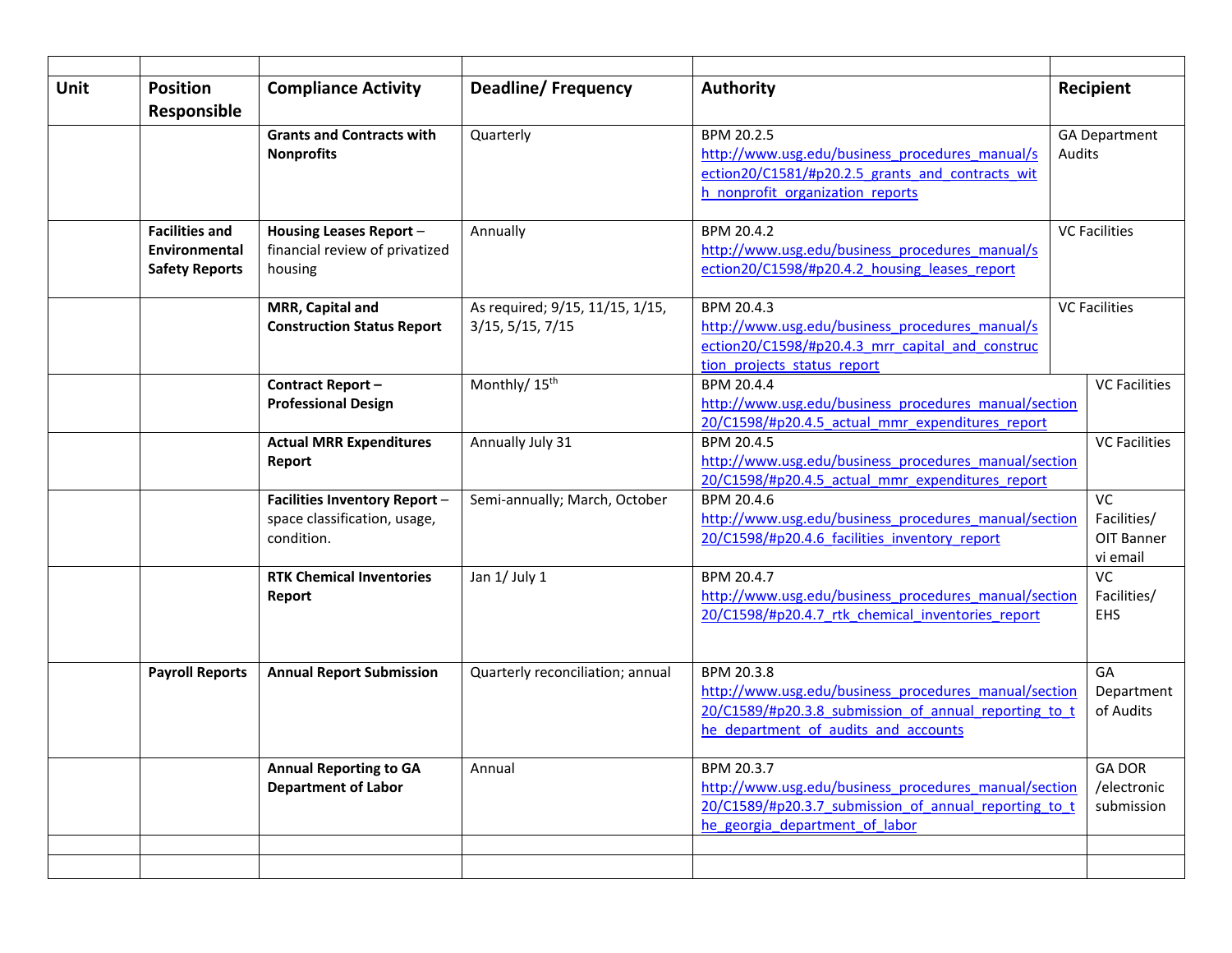| <b>Unit</b> | <b>Position</b> | <b>Compliance Activity</b>        | <b>Deadline/Frequency</b>        | <b>Authority</b>                                       | Recipient     |
|-------------|-----------------|-----------------------------------|----------------------------------|--------------------------------------------------------|---------------|
|             | Responsible     |                                   |                                  |                                                        |               |
|             |                 | <b>Quarterly Reporting to GA</b>  | Quarterly- form; Annually- taxes | BPM 20.3.6                                             | GA DOR /      |
|             |                 | <b>Department of Labor</b>        |                                  | http://www.usg.edu/business procedures manual/section  | electronic    |
|             |                 |                                   |                                  | 20/C1589/#p20.3.6 submission of quarterly reporting to | submission    |
|             |                 |                                   |                                  | the georgia department of labor                        |               |
|             |                 |                                   |                                  | <b>BPM 5.4.1</b>                                       |               |
|             |                 |                                   |                                  | http://www.usg.edu/business procedures manual/section  |               |
|             |                 |                                   |                                  | 5/C1243/#p5.4.1 georgia state department of labor      |               |
|             |                 | <b>GA Income Tax Withheld</b>     | Monthly-taxes, form; Quarterly   | BPM 20.3.5;                                            | <b>GA DOR</b> |
|             |                 |                                   | G-7 form                         | http://www.usg.edu/business procedures manual/section  |               |
|             |                 |                                   |                                  | 20/C1589/#p20.3.5 submission of georgia income tax w   |               |
|             |                 |                                   |                                  | ithheld to the georgia department                      |               |
|             |                 |                                   |                                  | BPM 5.2.1                                              |               |
|             |                 |                                   |                                  | http://www.usg.edu/business procedures manual/section  |               |
|             |                 |                                   |                                  | 5/C1232/#p5.2.1 submission of georgia withholding am   |               |
|             |                 |                                   |                                  | ounts                                                  |               |
|             |                 |                                   |                                  |                                                        |               |
|             |                 | <b>GA Defined Contribution</b>    | Monthly - Form 17G               | BPM 20.3.4                                             | ERS/          |
|             |                 | <b>Reporting Deduction and</b>    |                                  | http://www.usg.edu/business procedures manual/section  | electronic    |
|             |                 | Remittance                        |                                  | 20/C1589/#p20.3.4 georgia defined contribution progra  |               |
|             |                 |                                   |                                  | m reporting and deduction remitta                      |               |
|             |                 |                                   |                                  | <b>BPM 5.1.6</b>                                       |               |
|             |                 |                                   |                                  | http://www.usg.edu/business procedures manual/section  |               |
|             |                 |                                   |                                  | 5/C1223/#p5.1.6 retirement system reporting and dedu   |               |
|             |                 |                                   |                                  | ction remittance                                       |               |
|             |                 | <b>Employee Retirement</b>        | Monthly - Form 17E               | BPM 20.3.3                                             | <b>ERS</b>    |
|             |                 | <b>System Reporting Deduction</b> |                                  | http://www.usg.edu/business procedures manual/sectio   |               |
|             |                 | and Remittance                    |                                  | n20/C1589/#p20.3.3 employees retirement system repo    |               |
|             |                 |                                   |                                  | rting and deduction remittance                         |               |
|             |                 |                                   |                                  | see BPM 5.1.6                                          |               |
|             |                 |                                   |                                  | http://www.usg.edu/business procedures manual/sectio   |               |
|             |                 |                                   |                                  | n5/C1223/#p5.1.6 retirement system reporting and ded   |               |
|             |                 |                                   |                                  | uction remittance                                      |               |
|             |                 | <b>Teachers Retirement System</b> | Monthly submission; pay via wire | BPM 20.3.2;                                            | <b>TRS</b>    |
|             |                 | Reporting Deduction and           | transfer                         | http://www.usg.edu/business procedures manual/sectio   | /electronic   |
|             |                 | Remittance                        |                                  | n20/C1589/#p20.3.2 teachers retirement system reporti  | submission    |
|             |                 |                                   |                                  | ng and deduction remittance                            |               |
|             |                 |                                   |                                  | BPM 5.1.6                                              |               |
|             |                 |                                   |                                  | http://www.usg.edu/business procedures manual/sectio   |               |
|             |                 |                                   |                                  | n5/C1223/#p5.1.6 retirement system reporting and ded   |               |
|             |                 |                                   |                                  | uction remittance                                      |               |
|             |                 |                                   |                                  |                                                        |               |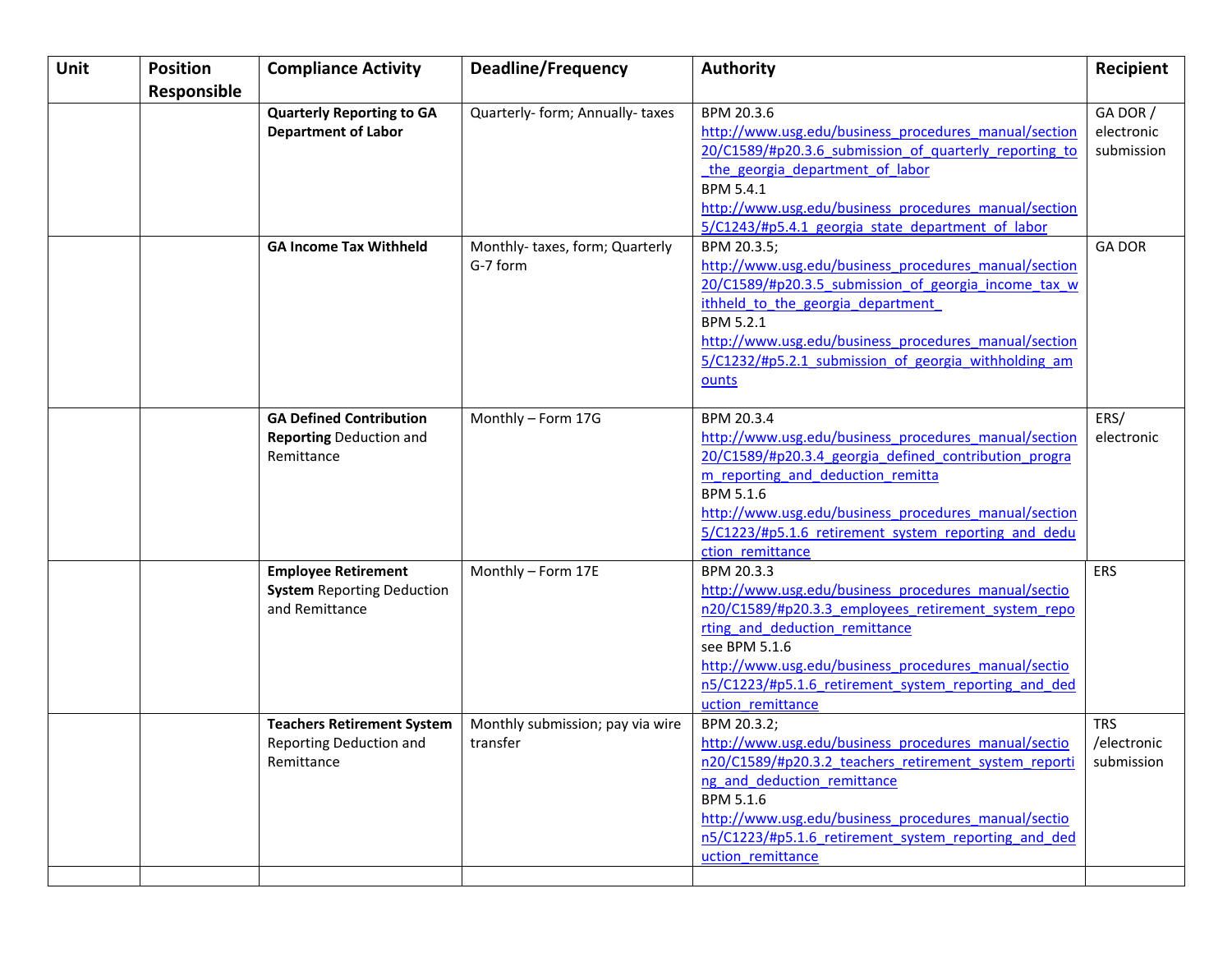| Unit | <b>Position</b>  | <b>Compliance Activity</b>          | <b>Deadline/Frequency</b>        | <b>Authority</b>                                     | Recipient           |
|------|------------------|-------------------------------------|----------------------------------|------------------------------------------------------|---------------------|
|      | Responsible      |                                     |                                  |                                                      |                     |
|      |                  | <b>Healthcare Reporting and</b>     | Monthly submission; pay via wire | BPM 20.3.1;                                          | USG Office          |
|      |                  | <b>Premium</b> Deduction and        | transfer                         | http://www.usg.edu/business procedures manual/secti  |                     |
|      |                  | Remittance                          |                                  | on20/C1589/#p20.3.1 health care reporting and pre    |                     |
|      |                  |                                     |                                  | mium remittance                                      |                     |
|      |                  |                                     |                                  | <b>BPM 5.1.2</b>                                     |                     |
|      |                  |                                     |                                  | http://www.usg.edu/business procedures manual/secti  |                     |
|      |                  |                                     |                                  | on5/C1223/#p5.1.2 health care reporting and premiu   |                     |
|      |                  |                                     |                                  | m remittance                                         |                     |
|      | Annual           | <b>Annual Financial Report (not</b> | Annually                         | BPM 20.1.1                                           | <b>AVC Internal</b> |
|      | <b>Financial</b> | Coop Orgs or Foundation)            |                                  | http://www.usg.edu/business procedures manual/secti  | Audit               |
|      | <b>Reports</b>   |                                     |                                  | on20/C1572/#p20.1.1 annual financial report          |                     |
|      |                  | <b>Annual Expenditure Report</b>    | Annually                         | BPM 20.1.2                                           | <b>USG Budget</b>   |
|      |                  |                                     |                                  | http://www.usg.edu/business procedures manual/secti  | Director            |
|      |                  |                                     |                                  | on20/C1572/#p20.1.2 annual expenditure report        |                     |
|      |                  | <b>Cooperative Organization</b>     | Annually / Jan 31                | BPM 20.1.3;                                          | VC FA               |
|      |                  | Financial Statements (part of       |                                  | http://www.usg.edu/business procedures manual/secti  |                     |
|      |                  | college's financial                 |                                  | on20/C1572/#p20.1.3 cooperative organization financi |                     |
|      |                  | statements)                         |                                  | al statements                                        |                     |
|      |                  |                                     |                                  | <b>BPM 17.3</b>                                      |                     |
|      |                  |                                     |                                  | http://www.usg.edu/business procedures manual/secti  |                     |
|      |                  |                                     |                                  | on17/C1534/                                          |                     |
|      |                  | <b>Report of Gifts, Bequests,</b>   | Annually/Oct 31                  | BPM 20.1.4                                           | <b>VCFA</b>         |
|      |                  | <b>Agreements and</b>               |                                  | http://www.usg.edu/business procedures manual/secti  |                     |
|      |                  | <b>Declarations of Trust over</b>   |                                  | on20/C1572/#p20.1.4 annual report of gifts bequests  |                     |
|      |                  | \$100,000                           |                                  | agreements and declarations of trust                 |                     |
|      |                  | Non-Lapsing Funds- balances         | With AFR                         | BPM 20.1.8                                           | <b>VCFA</b>         |
|      |                  | for CE, Technology fees,            |                                  | http://www.usg.edu/business procedures manual/secti  |                     |
|      |                  | indirect cost revenue and           |                                  | on20/C1572/#p20.1.8 non-lapsing funds                |                     |
|      |                  | intent for use; w/AFR               |                                  | BPM 20.1.7;                                          | <b>VCFA</b>         |
|      |                  | <b>Investment Policy</b>            | Annually/ Oct 31 per BPM         | http://www.usg.edu/business procedures manual/secti  |                     |
|      |                  | <b>Performance Report</b>           |                                  | on20/C1572/#p20.1.7 investment performance           |                     |
|      |                  |                                     |                                  | BPM 9.2.1,                                           |                     |
|      |                  |                                     |                                  | http://www.usg.edu/business procedures manual/secti  |                     |
|      |                  |                                     |                                  | on9/C1379/#p9.2.1 investment policy                  |                     |
|      |                  |                                     |                                  | BOR 7.5.2.1                                          |                     |
|      |                  |                                     |                                  | http://www.usg.edu/policymanual/section7/C460/#p7.5  |                     |
|      |                  |                                     |                                  | .2 investments revised 5/15/18/; BOR Policy Manual   |                     |
|      |                  |                                     |                                  | not updated as of 9/6/18                             |                     |
|      |                  |                                     |                                  |                                                      |                     |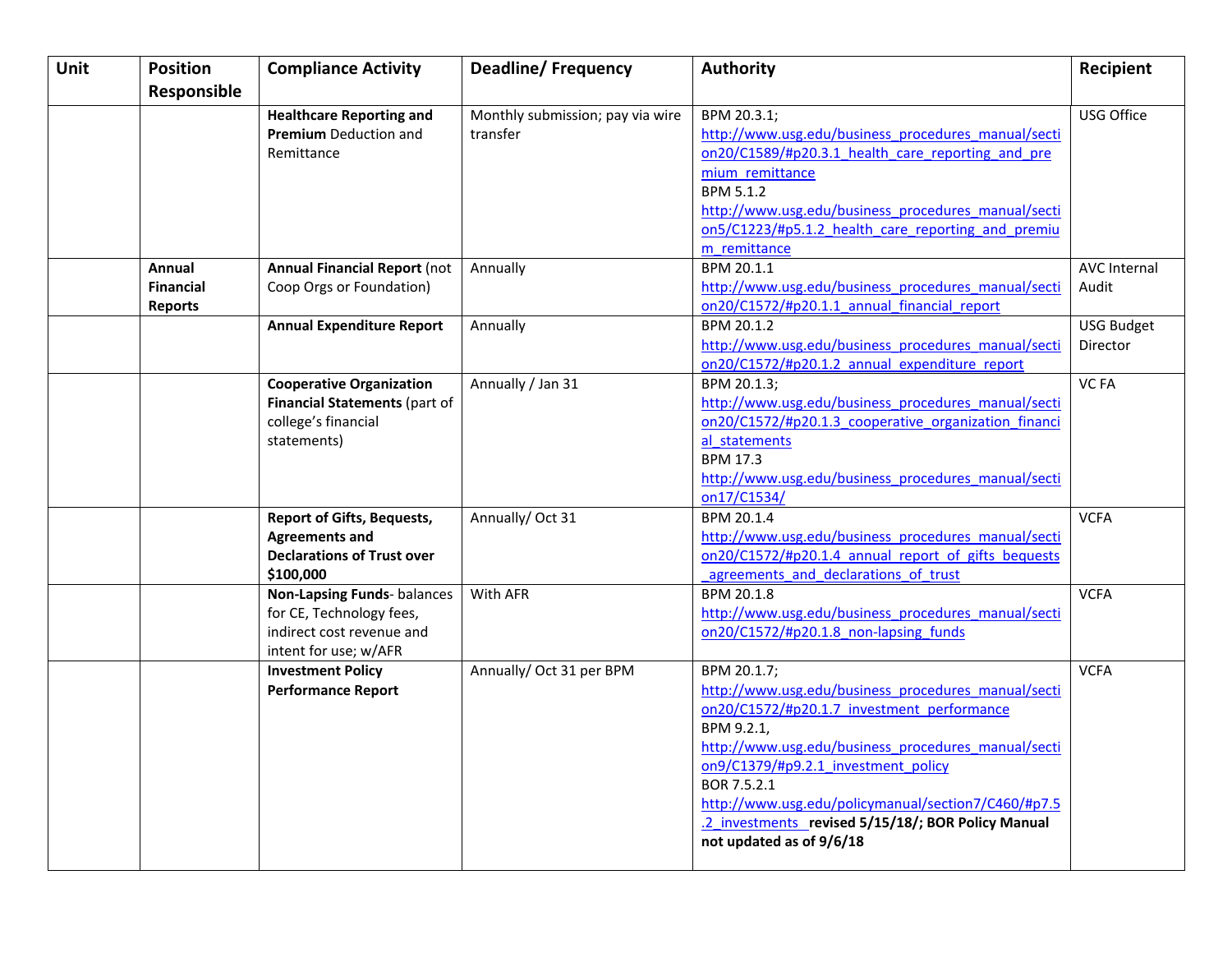| <b>Unit</b> | <b>Position</b>  | <b>Compliance Activity</b>                                     | <b>Deadline/Frequency</b>        | <b>Authority</b>                                                                       | Recipient             |
|-------------|------------------|----------------------------------------------------------------|----------------------------------|----------------------------------------------------------------------------------------|-----------------------|
|             | Responsible      |                                                                |                                  |                                                                                        |                       |
|             | Also on          | <b>Investment Policy required</b>                              | As required; review and any      | BOR 7.5.2.1                                                                            |                       |
|             | Institutional    | to be on fi le with USG;                                       | changes due March 31 every       | http://www.usg.edu/policymanual/section7/C460/#p7.5                                    | <b>VCFA</b>           |
|             | Advancement      | review every 2 years; submit                                   | other year per BPM               | .2 investments; revised 5/15/18; BOR Policy Manual                                     |                       |
|             | calendar         | changes to USG                                                 |                                  | not updated as of 9/6/18                                                               |                       |
|             |                  |                                                                |                                  | BPM 20.1.6                                                                             |                       |
|             |                  |                                                                |                                  | http://www.usg.edu/business procedures manual/secti                                    |                       |
|             |                  |                                                                |                                  | on20/C1572/#p20.1.6 changes in investment policy                                       |                       |
|             |                  |                                                                |                                  |                                                                                        |                       |
|             | Also on          | <b>Annual Intercollegiate</b>                                  | Annually/Dec 31- for the prior   | BPM 15.6.2                                                                             | Chancellor or         |
|             | Athletics        | <b>Athletics Activities Report</b>                             | FY end June 30; report           | http://www.usg.edu/business_procedures_manual/secti                                    | designee              |
|             | Compliance       |                                                                | known/projected shortfalls / use | on15/C2572/#p15.6.2 reporting                                                          |                       |
|             | Calendar         |                                                                | guidelines provided by USG for   | BOR 4.5.6                                                                              |                       |
|             |                  |                                                                | report                           | http://www.usg.edu/policymanual/section4/C331/#p4.5<br>.6 monitoring ; revised 5/15/18 |                       |
|             |                  |                                                                |                                  |                                                                                        |                       |
|             | N/A?             | <b>Federal Stimulus Funds</b>                                  | Quarterly                        | BPM 22.3.1                                                                             | <b>AVC</b>            |
|             |                  | <b>Reporting</b>                                               |                                  | http://www.usg.edu/business procedures manual/secti                                    | FA/PeopleSoft         |
|             |                  |                                                                |                                  | on22/C1618/#p22.3.1 reporting mechanism                                                |                       |
|             | Housing / Also   | <b>Comprehensive Student</b>                                   | Annually                         | BOR 7.11.7.1                                                                           | VCFA(?)               |
|             | on Student       | Housing Plan; Financials in                                    | See 5/15/18 BOR meeting          | http://www.usg.edu/policymanual/section7/C480/#p7.1                                    |                       |
|             | Affairs Calendar | Annual Inst. Budget                                            | /section deleted; BOR Manual     | 1.7 student housing                                                                    |                       |
|             |                  |                                                                | not updated as of 9/6/18         |                                                                                        |                       |
|             |                  | <b>Mandatory Student Fees-</b>                                 | Annually                         | BOR 7.3.2.1                                                                            | <b>BOR</b> approval   |
|             |                  | purpose and rates                                              |                                  | http://www.usg.edu/policymanual/section7/C453/#p7.3                                    |                       |
|             |                  | submission to BOR; periodic                                    |                                  | .2 student fees and special charges revised 2/13/18                                    |                       |
|             |                  | review by VPBA; annual                                         |                                  | BPM 24.1 - 24.4                                                                        |                       |
|             |                  | review by USG FA                                               |                                  | http://www.usg.edu/business procedures manual/secti                                    |                       |
|             |                  |                                                                |                                  | on24/C2048<br><b>BOR 7.2.2</b>                                                         | USG Chief             |
|             |                  | <b>Auxiliary Enterprises 5 Year</b><br>Plan for each auxiliary | Annual update                    | http://www.usg.edu/policymanual/section7/C447/#p7.2                                    | <b>Fiscal Officer</b> |
|             |                  | operation                                                      |                                  | .2 auxiliary enterprises revenues and expenditures;                                    |                       |
|             |                  |                                                                |                                  | revised 5/15/18; BOR Policy not updated as of 9/6/18                                   |                       |
|             |                  | <b>Auxiliary and Fee Reserves,</b>                             | Annually                         | BOR 7.3.2.3                                                                            | USG Office of         |
|             |                  | <b>Fee Changes, Operational</b>                                |                                  | http://www.usg.edu/policymanual/section7/C453/#p7.3                                    | <b>Fiscal Aff</b>     |
|             |                  | Changes                                                        |                                  | .2 student fees and special charges                                                    |                       |
|             |                  |                                                                |                                  | revised 2/13/18                                                                        |                       |
|             | Also on          | <b>Report of All Gifts Received</b>                            | As required                      | <b>BOR 7.4</b>                                                                         | EGSC                  |
|             | Institutional    | by College and Cooperative                                     |                                  | http://www.usg.edu/policymanual/section7/C459                                          |                       |
|             | Advancement      | Organizations-maintain                                         |                                  |                                                                                        |                       |
|             | Calendar         | report; format VCFA                                            |                                  |                                                                                        |                       |
|             |                  |                                                                |                                  |                                                                                        |                       |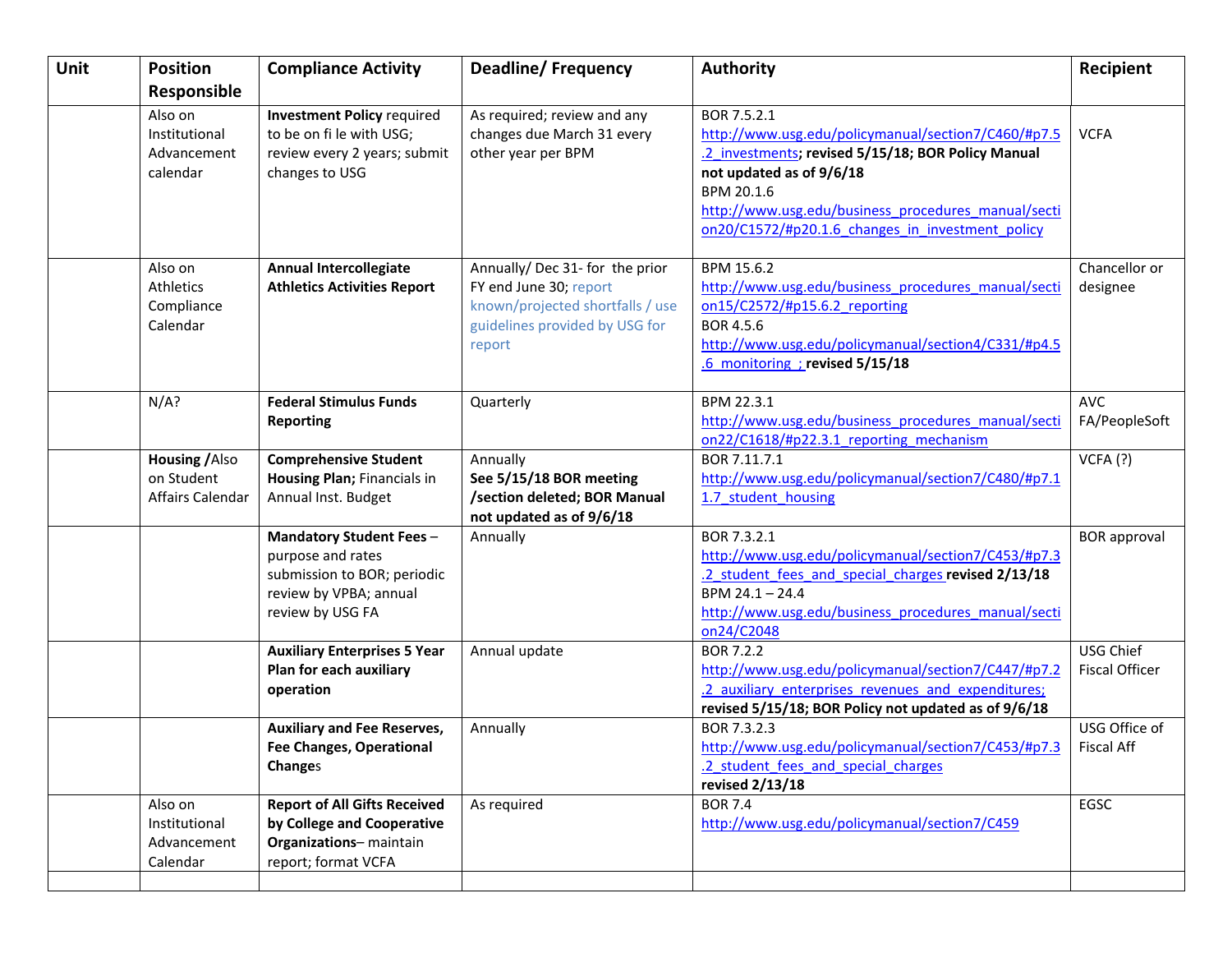| Unit            | <b>Position</b>      | <b>Compliance Activity</b>         | <b>Deadline/Frequency</b>          | <b>Authority</b>                                     | Recipient     |
|-----------------|----------------------|------------------------------------|------------------------------------|------------------------------------------------------|---------------|
|                 | Responsible          |                                    |                                    |                                                      |               |
|                 |                      | <b>Career Development Funds</b>    | Annually                           | BOR 8.2.15                                           |               |
|                 |                      | - institution must commit          |                                    | https://www.usg.edu/policymanual/section8/C224/#p8.  | EGSC          |
|                 |                      | appropriate amount;                |                                    | 2.15 career development                              |               |
|                 |                      | matched by state                   |                                    | revised 4/17/18; renumbered                          |               |
|                 |                      | appropriated funds, if avail       |                                    |                                                      |               |
|                 |                      | <b>Purchasing Card Program</b>     | Annually                           | <b>BPM 3.3.5</b>                                     | EGSC          |
|                 |                      | <b>Audit by Purchasing Officer</b> |                                    | http://www.usg.edu/business procedures manual/secti  | CFO/Card      |
|                 |                      | and CBO                            |                                    | on3/C1127/#p3.3.5 purchasing card program complia    | Admin         |
|                 |                      |                                    |                                    | nce                                                  |               |
|                 |                      | Analysis of Receivables - as       | Feb 10; and 10 days following      | <b>BPM 10.5</b>                                      | <b>VCFA</b>   |
|                 |                      | of December 31 and as of           | submission of AFR                  | http://www.usg.edu/business procedures manual/secti  |               |
|                 |                      | June 30 <sup>th</sup>              |                                    | on10/C1404                                           |               |
| <b>Business</b> | <b>VPBA</b>          | Bond Issue -By the end of          | <b>Jan 31</b>                      | Securities and Exchange Commission Rule 15c2-12      | Municipal     |
| <b>Affairs</b>  |                      | January each year, the             |                                    |                                                      | Securities    |
|                 |                      | audited financial statement        |                                    |                                                      | Rulemaking    |
|                 |                      | for the preceding fiscal year      |                                    |                                                      | Board         |
|                 |                      | along with specific financial      |                                    |                                                      |               |
|                 |                      | and statistical data agreed to     |                                    |                                                      |               |
|                 |                      | in each <b>bond issue</b> must be  |                                    |                                                      |               |
|                 |                      | provided to the MSRB               |                                    |                                                      |               |
|                 |                      | (Municipal Securities              |                                    |                                                      |               |
|                 |                      | Rulemaking Board).                 |                                    |                                                      |               |
|                 |                      | <b>Foreign Bank Accounts and</b>   | April 15                           | 31 USC 5314(a)                                       | Department of |
|                 |                      | Tax Filings- US institutions       | This form must be filed by June    |                                                      | Treasury      |
|                 |                      | and citizens that have an          | 30th of the year following any     |                                                      |               |
|                 |                      | ownership interest in foreign      | year during which they possessed   |                                                      |               |
|                 |                      | bank accounts, or US citizens      | signature or other authority over, |                                                      |               |
|                 |                      | with signature authority over      | or had a monetary interest in      |                                                      |               |
|                 |                      | a foreign bank account have        |                                    |                                                      |               |
|                 |                      | to file from TD F 90.22-1          |                                    |                                                      |               |
|                 | Also on              | <b>Student Loan Interest</b>       | IRS: Feb 28 paper filing; March 31 | 26 USC 6050S; 26 CFR 1.6050S-3; and 26 CFR 1.6050S-4 | IRS, payor    |
|                 | <b>Financial Aid</b> | Reporting 1098E form - to          | electronic filing. Payor: Jan 31   | (see 67 FR 20901 final and temporary regulations)    | student       |
|                 | Calendar             | IRS and to payors. Lenders,        |                                    |                                                      |               |
|                 |                      | including most colleges that       | College must send copy of 1098E    |                                                      |               |
|                 |                      | participate in the Perkins         | to student.                        |                                                      |               |
|                 |                      | Loan Program or operate            |                                    |                                                      |               |
|                 |                      | institutional loan programs,       |                                    |                                                      |               |
|                 |                      | must report student loan           |                                    |                                                      |               |
|                 |                      | interest payments to the IRS.      |                                    |                                                      |               |